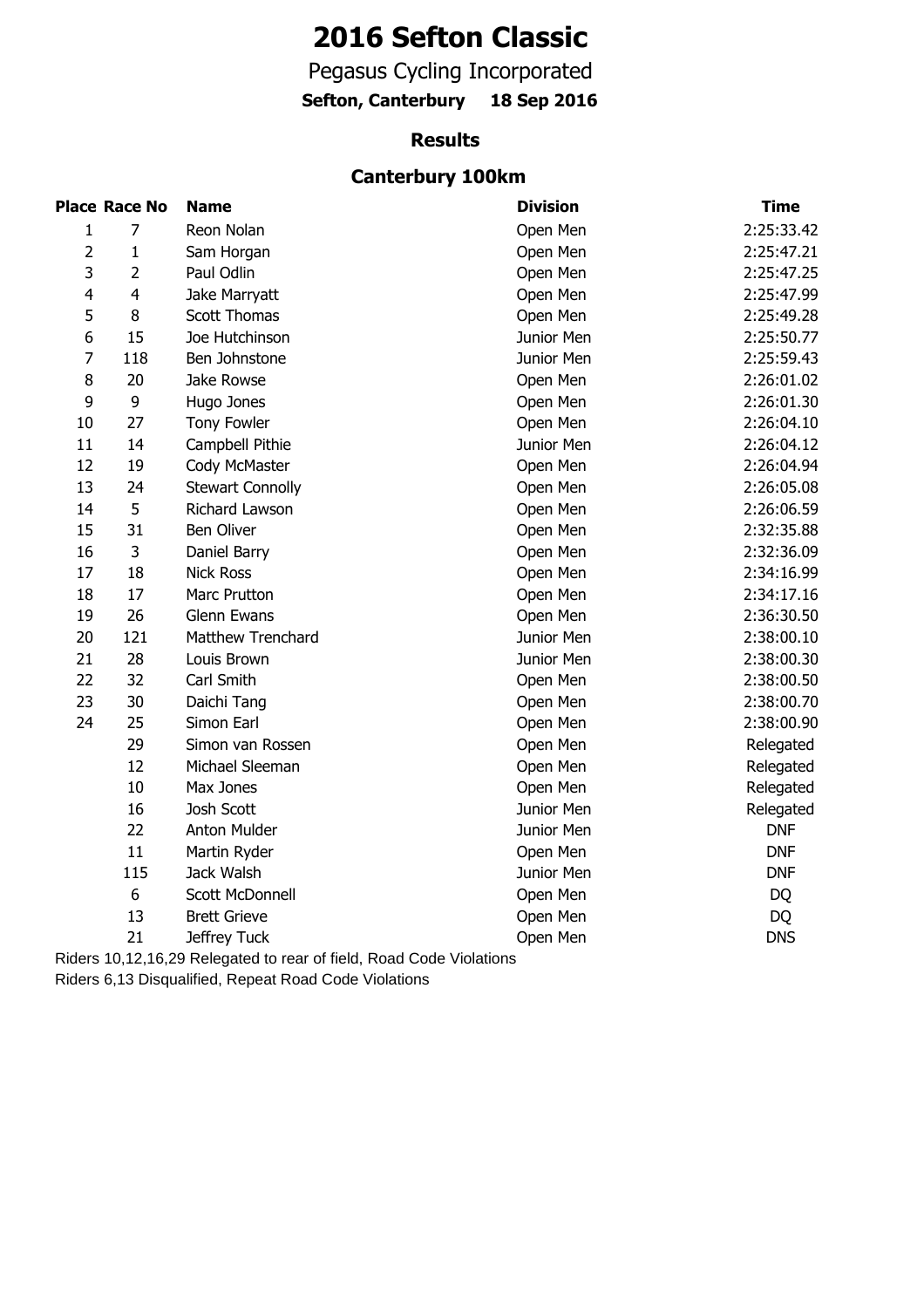# **Amanda Wilks 80km Race 1**

|    | Place Race No | <b>Name</b>             | <b>Division</b> | <b>Time</b> |
|----|---------------|-------------------------|-----------------|-------------|
| 1  | 38            | Felix Donnelly          | Junior Men      | 2:05:56.13  |
| 2  | 33            | Jared Pidcock           | Junior Men      | 2:05:56.28  |
| 3  | 50            | Griffyn Spencer         | Junior Men      | 2:05:56.59  |
| 4  | 42            | Graeme Nuttridge        | Open Men        | 2:05:56.63  |
| 5  | 37            | <b>Brent Spencer</b>    | Open Men        | 2:05:56.76  |
| 6  | 48            | Peter Olds              | Open Men        | 2:05:56.89  |
| 7  | 23            | Jono Stewart            | Junior Men      | 2:05:57.08  |
| 8  | 40            | Joseph Bebbington       | Open Men        | 2:05:57.50  |
| 9  | 36            | Darryl Queen            | Open Men        | 2:05:57.61  |
| 10 | 49            | Craig Scott             | Open Men        | 2:05:58.75  |
| 11 | 44            | Darran Humpheson        | Open Men        | 2:06:00.25  |
| 12 | 43            | George Crichton         | Junior Men      | 2:06:04.47  |
| 13 | 35            | Ron Pithie              | Open Men        | 2:06:07.83  |
| 14 | 39            | Laurence Pithie         | Junior Men      | 2:06:07.85  |
|    | 41            | Craig Lange             | Open Men        | Relegated   |
|    | 34            | <b>Bailey O'Donnell</b> | Junior Men      | <b>DNF</b>  |
|    | 51            | Robert Campfens         | Open Men        | <b>DNS</b>  |
|    | 47            | Gary Hancock            | Open Men        | <b>DNS</b>  |
|    | 46            | <b>Mitchell Sincock</b> | Open Men        | <b>DNS</b>  |
|    | 45            | Kent Mahon              | Open Men        | <b>DNS</b>  |
|    | 119           | Robin Wilson            | Open Men        | <b>DNS</b>  |
|    |               |                         |                 |             |

Rider 41 Relegated to rear of the field, Rode Code Violation

## **Amanda Wilks 80km Race 2**

|    | <b>Place Race No</b> | <b>Name</b>            | <b>Division</b> | <b>Time</b> |
|----|----------------------|------------------------|-----------------|-------------|
| 1  | 54                   | Liam Taylor            | Junior Men      | 2:09:06.19  |
| 2  | 71                   | Russell Ownsworth      | Open Men        | 2:09:07.69  |
| 3  | 67                   | Nicholas Thornley      | Open Men        | 2:09:08.53  |
| 4  | 65                   | Liam Morrison          | Open Men        | 2:09:13.29  |
| 5  | 52                   | Jeannie Blakemore      | Open Women      | 2:09:17.04  |
| 6  | 56                   | Julia Grant            | Open Women      | 2:09:36.89  |
| 7  | 66                   | Kate Smith             | Junior Wome     | 2:12:00.90  |
| 8  | 57                   | Myles O'Donnell        | Open Men        | 2:12:00.94  |
| 9  | 72                   | <b>Bill Williamson</b> | Open Men        | 2:12:02.19  |
| 10 | 62                   | Frances Smith          | Open Women      | 2:12:03.43  |
| 11 | 68                   | Fiona Humpheson        | Open Women      | 2:12:03.52  |
| 12 | 70                   | <b>Tristin Hinz</b>    | Open Men        | 2:12:03.64  |
| 13 | 59                   | <b>Tracy Clark</b>     | Open Women      | 2:12:03.72  |
| 14 | 53                   | Corey Hodgson          | Open Men        | 2:12:03.83  |
| 15 | 64                   | Darren Atkin           | Open Men        | 2:12:04.40  |
| 16 | 61                   | Michael McLister       | Open Men        | 2:12:04.59  |
| 17 | 60                   | Gareth Davies          | Open Men        | 2:12:12.41  |
| 18 | 116                  | Abe O'Donnell          | Junior Men      | 2:12:20.68  |
|    | 58                   | Andrew Jones           | Open Men        | <b>DNF</b>  |
|    | 69                   | Christine Lambley      | Junior Women    | <b>DNF</b>  |
|    | 63                   | Jeremy Sutherland      | Open Men        | <b>DNS</b>  |
|    | 55                   | <b>Brent Cowie</b>     | Open Men        | <b>DNS</b>  |
|    | 120                  | <b>Stuart Laird</b>    | Open Men        | <b>DNS</b>  |
|    | 63                   | Jeremy Sutherland      | Open Men        | <b>DNS</b>  |